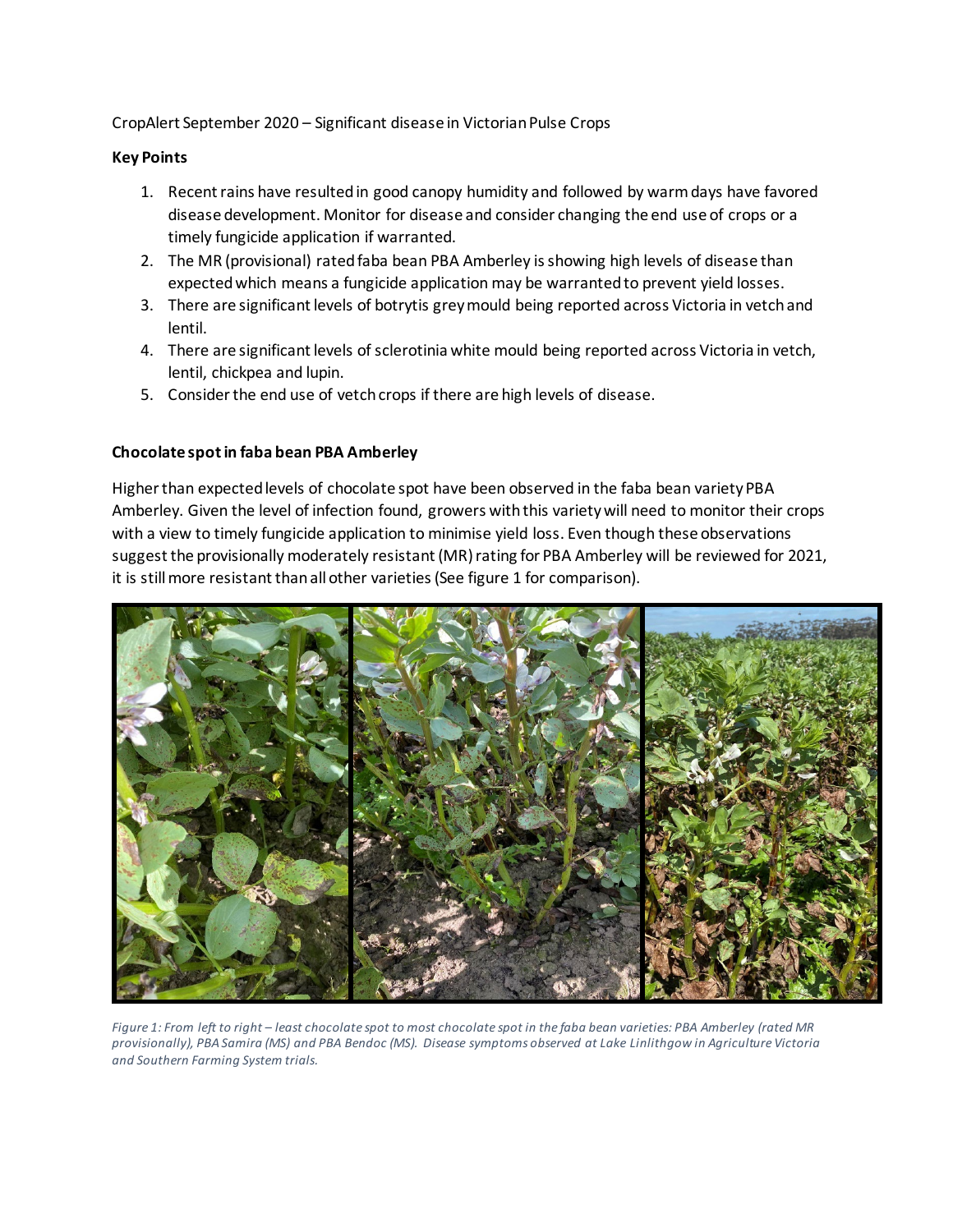#### **Botrytis Grey Mould in vetch and lentils**

#### *Symptoms*

Botrytis grey mould (BGM)usually first appears as a soft rot at the base of the stem in the collar region. The affected tissues become covered with a fluffy grey mould initially.

As the disease progresses affected plants wither and die. Small black sclerotia (fruiting bodies) may form on the surface of affected tissue when the plant dies.

With warmer humid conditions this disease will become more aggressive and can spread rapidly across a paddock.

### *Management*

In **multipurpose crops**such as vetch, consider the end use of the crop. If the crop is starting to show disease symptoms consider cutting the crop early to avoid further disease spread. Botrytis grey mould will affect hay quality as well as yield. Grazing may open the canopy and allow better penetration of fungicides thus improving disease control if retaining seed is important. It will always be a trade off with grain yield.

If symptoms are present in **grain-based crops**such as lupins, lentils and chickpeas consider the use of a registered foliar fungicide. The best control is a preventative fungicide prior to canopy closure, as this decreases the risk for the rest of the season. If disease symptoms are present post canopy closure and the disease is progressing, consider increasing the water rate with a fungicide application to allow penetration into the canopy. Monitor for effectiveness as fungicide applications post canopy closure are less effective.

### **Sclerotinia white mould in vetch, lentil, chickpeas and lupin**

### *Symptoms*

A small number of dead plants scattered throughout a paddock. Affected plants first wilt and rapidly die, often without turning yellow. Later, as the plant dries out the leaves turn a straw colour.

Small black fungal bodies called sclerotia (which are irregular in size and shape), can sometimes be seen mingled with white cottony fungal mycelium on the surface of the root, just below ground level (Figure 3).

### *Management*

Management strategies similarto botrytis grey mould should be followed in season. For sclerotinia white mould fungicide options see the [link](https://extensionaus.com.au/FieldCropDiseasesVic/sclerotinia-in-victorian-pulses/) below as there are limited options in pulses.

Plants that are already affected with the disease at ground level on the stems are unlikely to recover, but disease spread across a paddock can be slowed with fungicides if the crop is for grain.

*Figure 3: Sclerotinia white mould on lupin. Note the sclerotia that have formed just* 

*below the crown.*



*Figure 2: Lentil pod with symptoms of BGM. Note the typical dark grey, fuzzy growth of the fungus (Photo courtesy of Kurt Lindbeck – NSW DPI)*